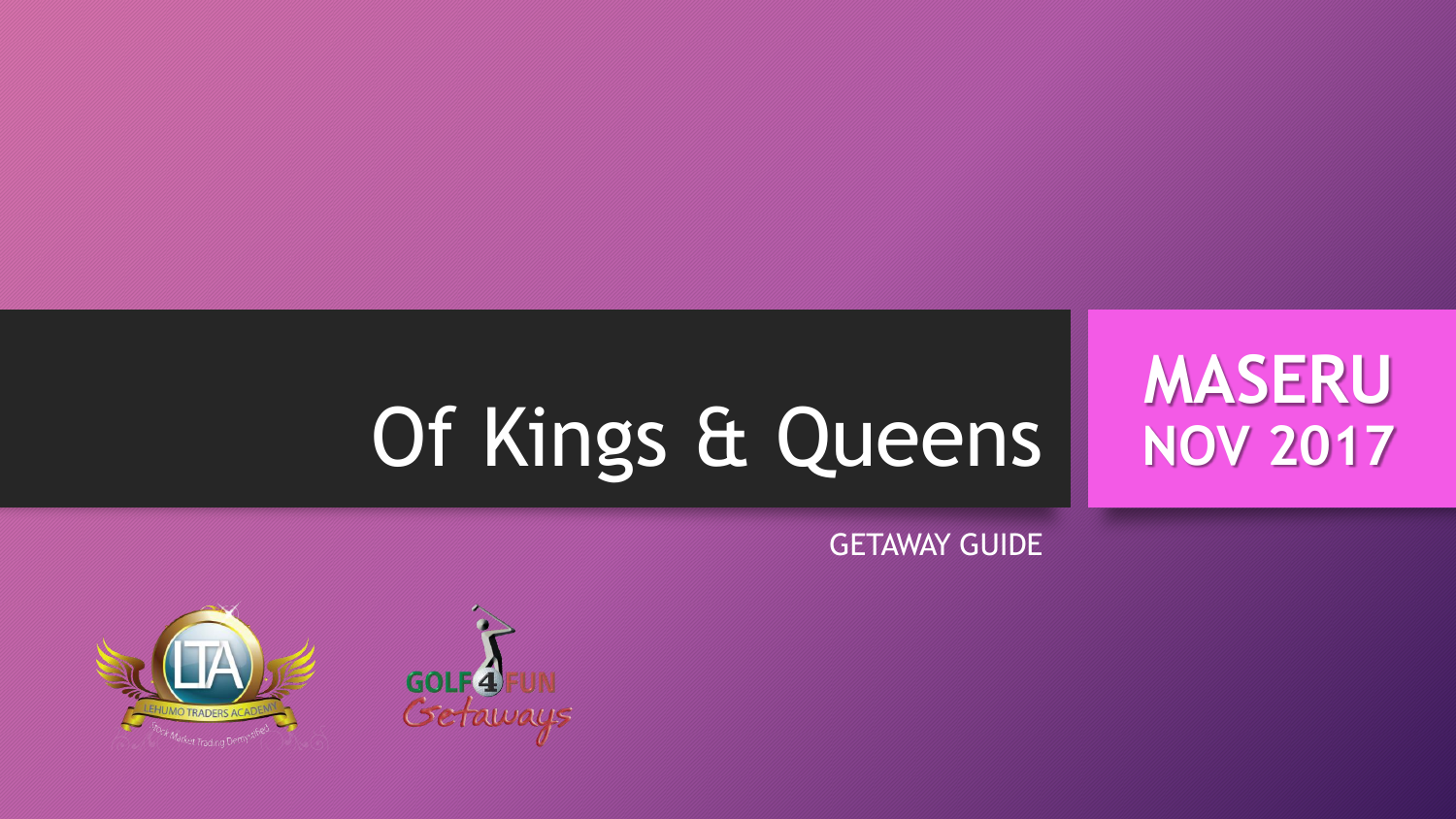### …a message from our CEO

Welcome to Golf4Fun Getaways! Our dream is to see more Africans truly embrace and build a culture of networking to propel economic emancipation.

There is no better time than now to explore the magical beauty of our land. Golf resorts present the best backdrop to any deal table and no rule in the book states that doing business must not be fun.

So here is hoping that our hospitality combined with a delightful set of experiences will make for an unforgettable weekend. We invite you to immerse yourself fully in the networking, socialising, and all the great festivities that we have planned for you.

Enjoy, engage and explore!



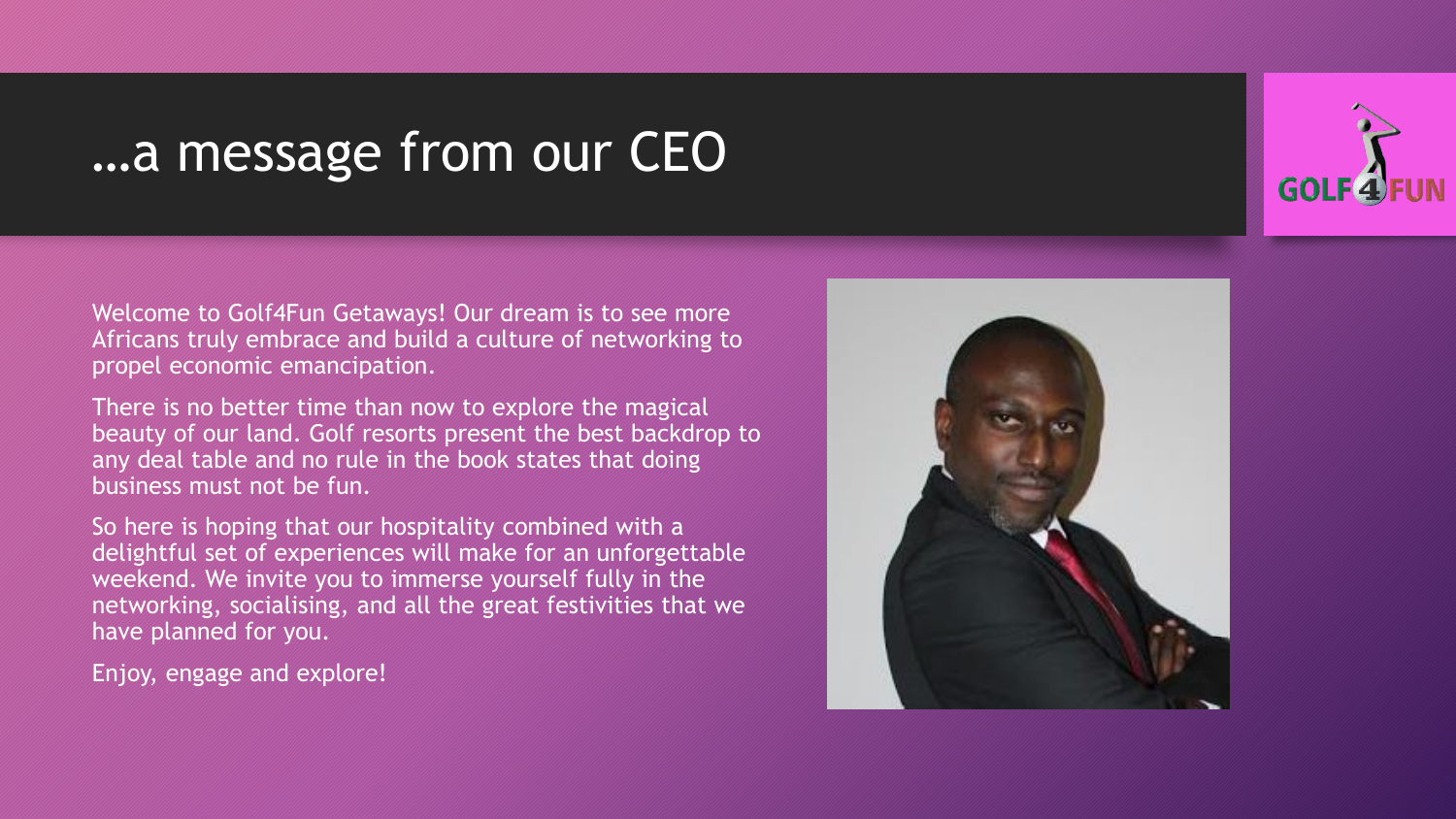### …a message from LTA CEO



We at Lehumo Traders Academy are excited to be part of the business-meets-pleasure experience in Maseru, Lesotho. As we continue to forge our partnership with Golf4Fun Getaways, it's our pleasure to meet and talk matters creating wealth. The Lehumo Traders Academy was purposely established by traders for traders.

We stand out because of the investment culture, knowledge and techniques we inherited from our founders mainly on how to deal and to profit from the Stock Markets. To this end, The Academy focuses on profitable technical trading strategies and opportunities in a high liquid market. Our commitment is to educate and empower professional traders to attain their potential.

With that said, even as we enjoy the sensational weekend, let's talk the money language!

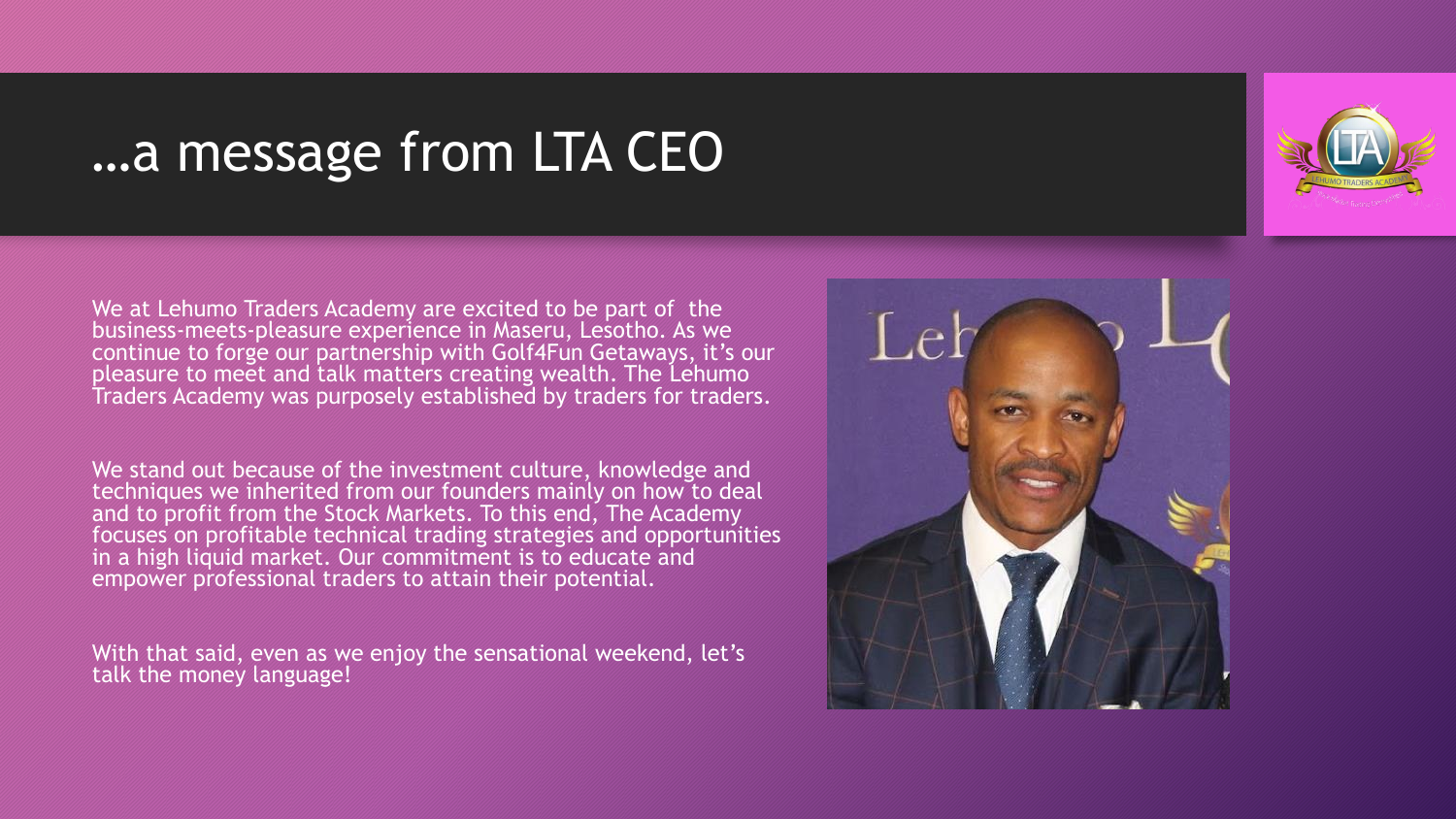### Event Programme

|                                        |       | Friday                            |
|----------------------------------------|-------|-----------------------------------|
| <b>Inbound Flight</b>                  | 7:00  | Check In & Departure              |
|                                        | 11:00 | Arrive at International Airport   |
|                                        | 12:00 | <b>Shuttle to Departure Point</b> |
| <b>Travel to</b><br><b>Destination</b> | 14:00 | Depart for Event Destination      |
|                                        | 18:30 | Arrive at Event Destination       |
|                                        | 19:00 | Check In & Registration           |
| <b>Welcome Social</b>                  | 20:00 | <b>Welcome Social (Cocktail)</b>  |
|                                        | 21:00 | Casino Experience & Competitions  |

| Saturday                                               |       | Sunday                    |                             |       |                             |
|--------------------------------------------------------|-------|---------------------------|-----------------------------|-------|-----------------------------|
| <b>Business</b><br><b>Breakfast</b>                    | 8:00  | <b>Business Breakfast</b> | Tourist<br><b>Excursion</b> | 10:00 | <b>Sunday Brunch</b>        |
|                                                        | 9:00  | <b>Guest Speaker</b>      |                             | 11:00 | The Tourist Excursion       |
|                                                        | 10:00 | <b>SMME Exhibition</b>    |                             | 12:00 | <b>Closing Ceremony</b>     |
| 11:00<br>Golf &<br>13:00<br><b>Social Day</b><br>14:00 |       | <b>Golf Challenge</b>     | Return<br><b>Travel</b>     | 13:00 | Depart for Home             |
|                                                        |       | Lunch                     |                             | 14:30 | Lunch Stop                  |
|                                                        |       | Club House Social         |                             | 17:30 | Arrive at Departure Airport |
| Gala<br><b>Dinner</b>                                  | 16:00 | <b>Free Time</b>          | Return<br><b>Flights</b>    | 18:00 | Check In & Departure        |
|                                                        | 19:00 | <b>Gala Dinner</b>        |                             | 20:30 | <b>Arrive Home</b>          |
|                                                        | 20:00 | <b>Award Ceremony</b>     |                             | 21:00 | Safe Arrival Confirmations  |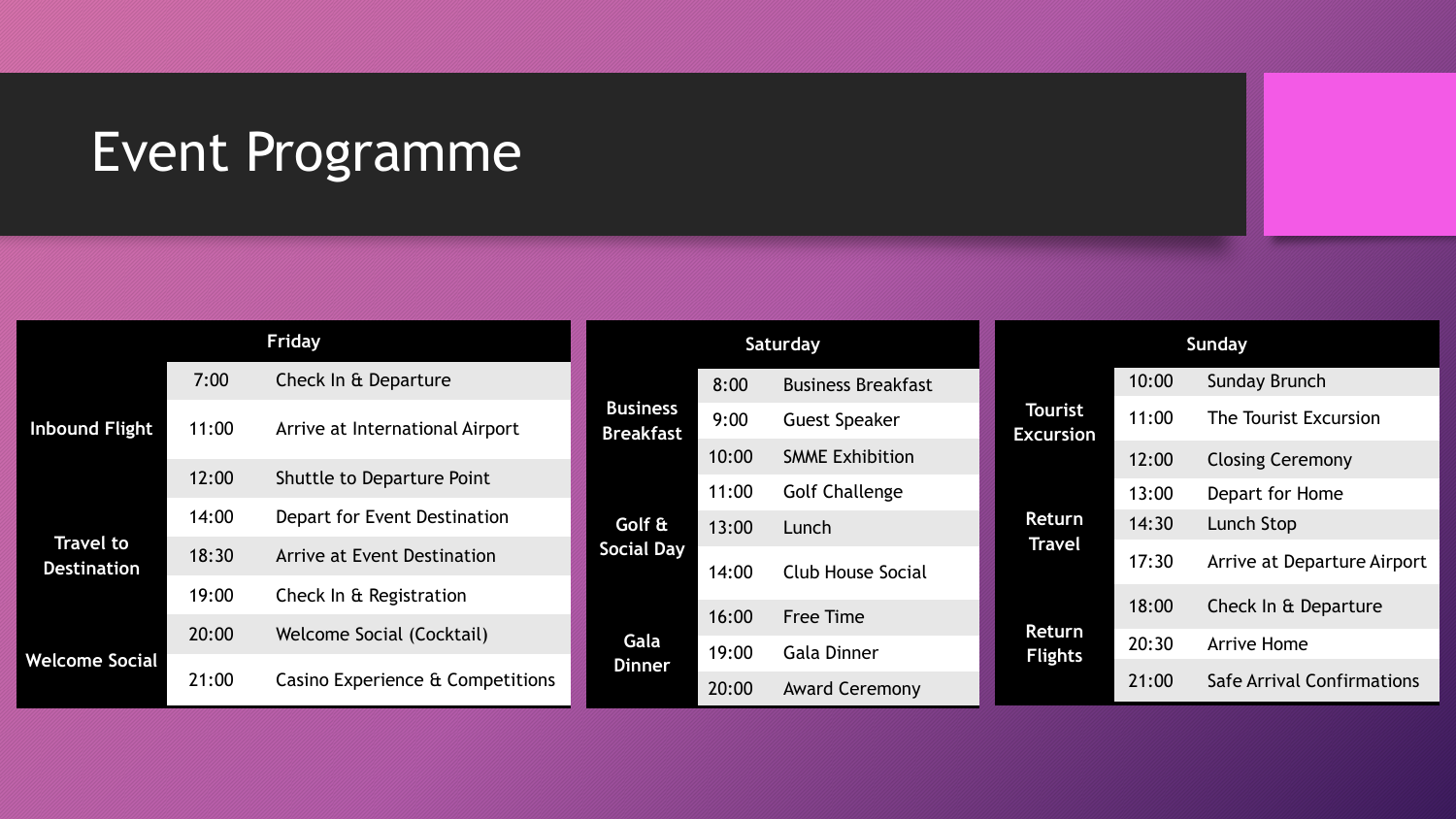### …this Event

#### The Town



Lesotho - the Kingfom in the Sky, due to its distinguished mountainous scenary, landlocked kingdom encircled by South Africa, is crisscrossed by a network of rivers and mountain ranges including the 3,482m-high peak of Thabana Ntlenyana.

On the Thaba Bosiu plateau, near Lesotho's capital, Maseru, are ruins dating from the 19th-century reign of King Moshoeshoe I. Thaba Bosiu overlooks iconic Mount Qiloane, an enduring symbol of the nation's Basotho people.

#### The Course



The only golf course in Lesotho is found in Maseru and it's a 9 -hole layout situated between the Kingsway Bypass and Maseru Bypass in the west district of the capital city.

As the course at Maseru Golf Club co-hosts an annual competition with Ladybrand Golf Club, located ten miles to the north in the Free State of South Africa, the Mahokare Classic can be regarded as a truly international event.

#### The Excursion



On the final day delight in the Kingdom's discovery escapades, all geared towards the success of Golf4Fun business-meets-pleasure specially planned activities.

Starting by touring the scenic Thaba Bosiu village, being one of the custodians of Lesotho's rich heritage. Thaba Bosiu means "Mountain of the night" is behind the local folktale that the mountain grew at night and shrunk during the day. Held highly, it was also King Moshoeshoe's headquarters during the infamous Basotho wars and remains his sacred burial place.

But what is a trip to the Mountain Kingdom without a mountainous experience! It's the many mountains that come in all shapes and sizes that make Lesotho uniquely scenic and Golf4Fun guests will get to wonder up the mountain fortress of King Moshoeshoe.

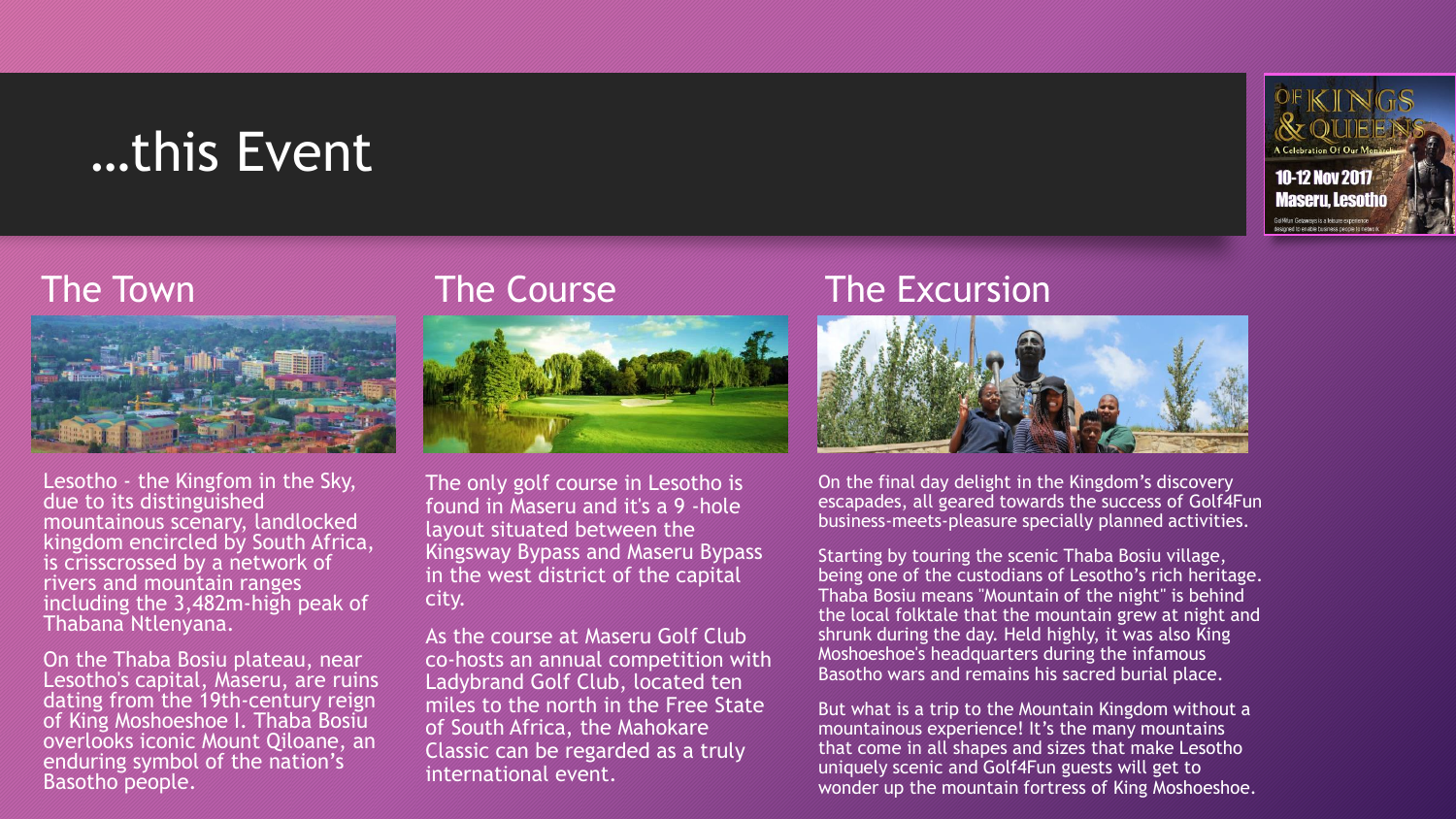

Upcoming Event

Come Celebrate our 4th year birthday celebration. Loads of surprises and fun activities in store

**BOOK SOCIAL golf4fun.co.za**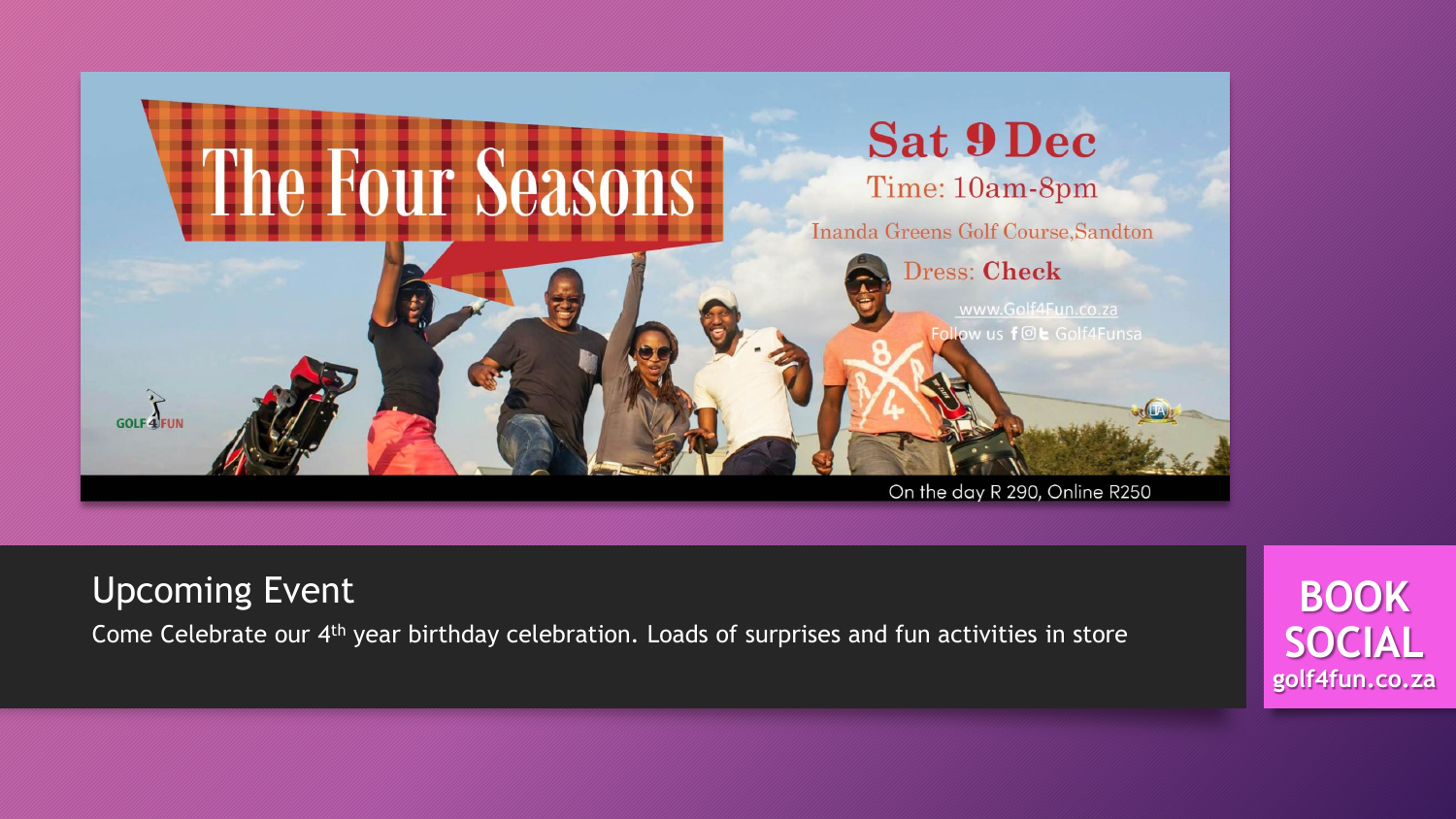# Important Points of Contact & Sponsors

| <b>Position</b>      | <b>Name</b>               | Contact    |
|----------------------|---------------------------|------------|
| Tour Director        | <b>Kelly Mabele</b>       | 0711982767 |
| Programme<br>Manager | Sektle Sekatle            | 0782902324 |
| Hospitality          | Themba Nobanda 0825777887 |            |



Nothing happens without the help of our sponsors. Gol4Fun Getaways is made possible by:













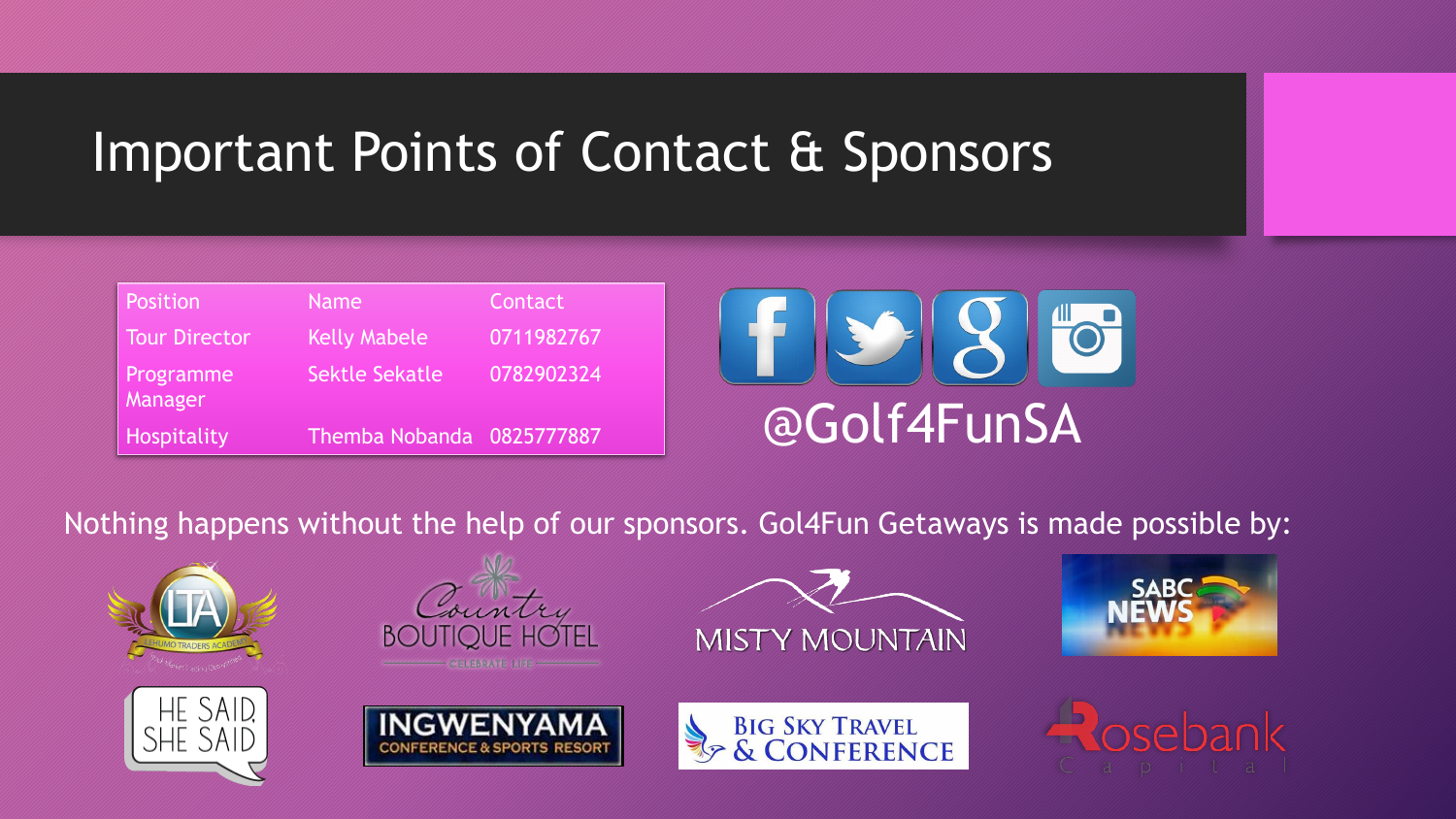# About Golf4Fun



Golf4Fun is a social business network for people interested in networking, socialising and travel. The platform is suitable for anyone wanting to learn golf, improve their game or just socialise and travel, even if they have never played golf before or have no equipment yet. Launched in December 2013, Golf4Fun is one of the fastest growing platforms in South Africa enabling people from different business backgrounds to socialise and network whilst learning and playing golf. The main offerings are:

- 1. Social Golf Days that include a networking event and live entertainment
- 2. Golf4Fun Getaways; a weekend travel experience that combines golf, networking and tourism
- 3. Private and Corporate events suitable for both golfers and non-golfers.